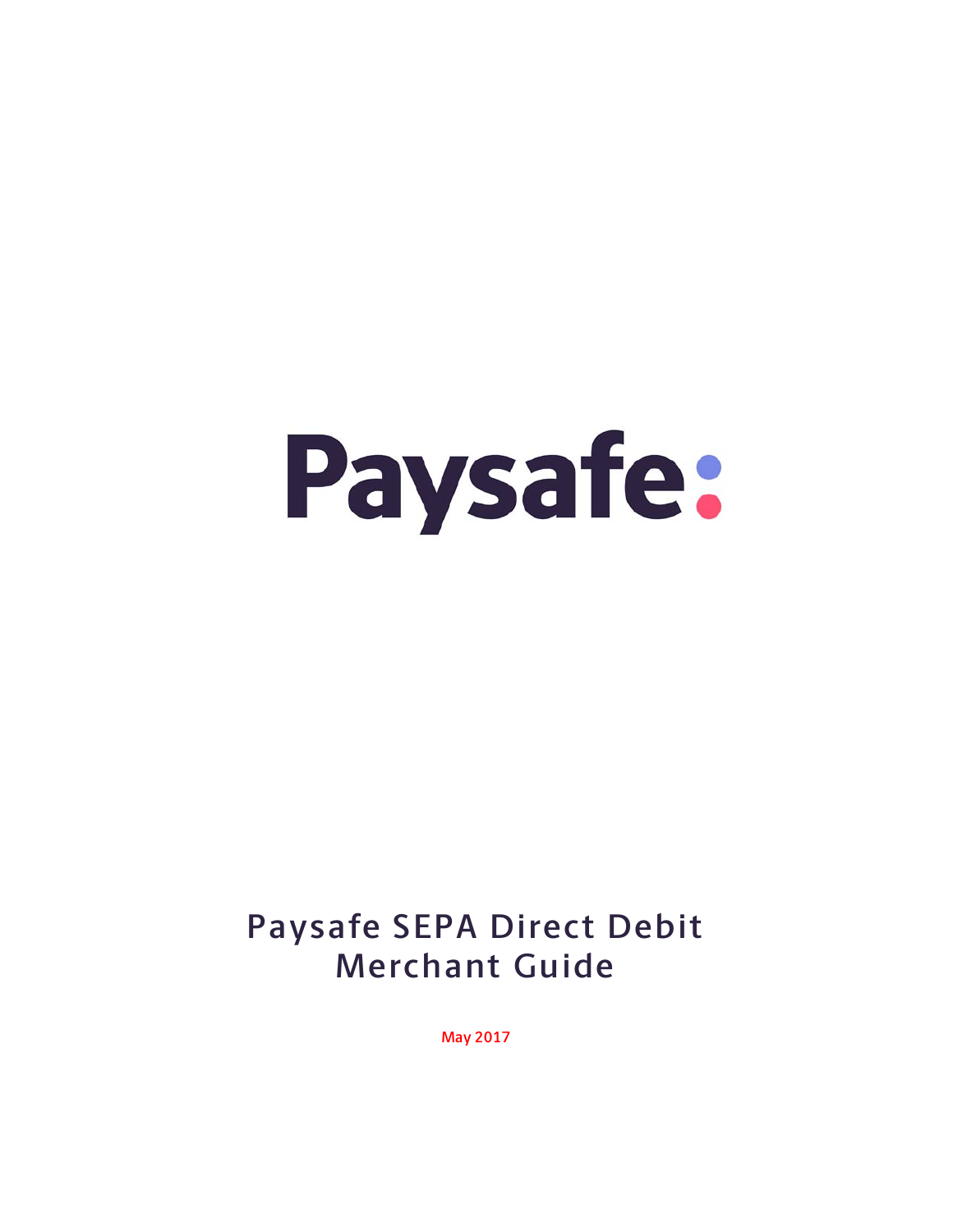This manual and accompanying electronic media are proprietary products of Paysafe Holdings UK Limited. They are to be used only by licensed users of the product.

© 1999–2018 Paysafe Holdings UK Limited. All rights reserved.

The information within this document is subject to change without notice. The software described in this document is provided under a license agreement, and may be used or copied only in accordance with this agreement. No part of this manual may be reproduced or transferred in any form or by any means without the express written consent of Paysafe Holdings UK Limited.

All other names, trademarks, and registered trademarks are the property of their respective owners.

Paysafe Holdings UK Limited makes no warranty, either express or implied, with respect to this product, its merchantability or fitness [for a particular purpose, other than as expressly provided in the license agreement of this product. For further information, please con](www.paysafe.com)[tact Paysafe Holdings UK Limited –](www.paysafe.com) www.paysafe.com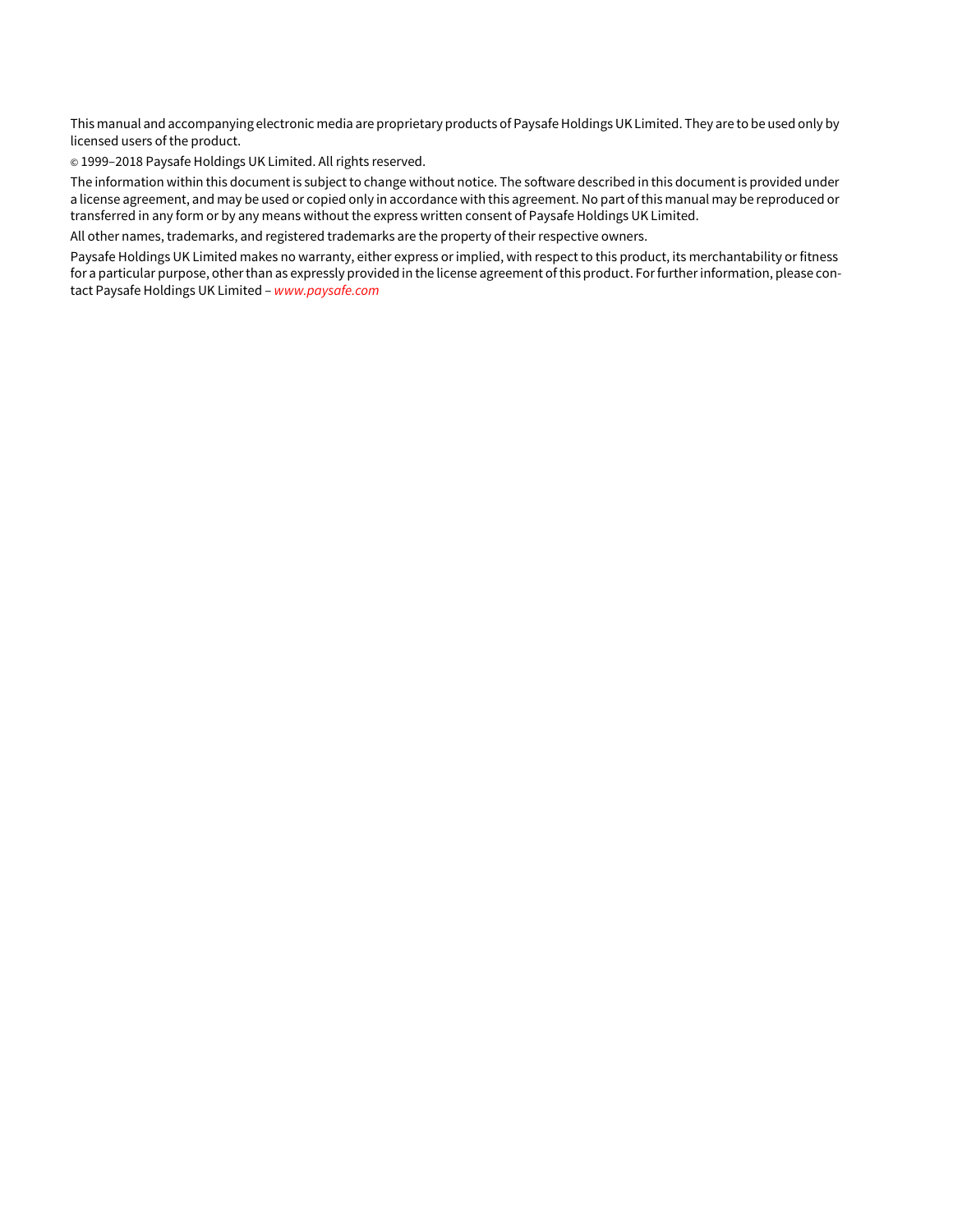# 1 SEPA Direct Debit

| 1                       |
|-------------------------|
|                         |
|                         |
| 1                       |
| 2                       |
| $\overline{\mathbf{c}}$ |
| $\overline{2}$          |
| $\overline{\mathbf{c}}$ |
| 3                       |
| 3                       |
| 3                       |
| 3                       |
| 4                       |
| 5                       |
| 5                       |
| 5                       |
| 6                       |
| 6                       |
| 6                       |
| 6                       |
| 7                       |
| 7<br>7                  |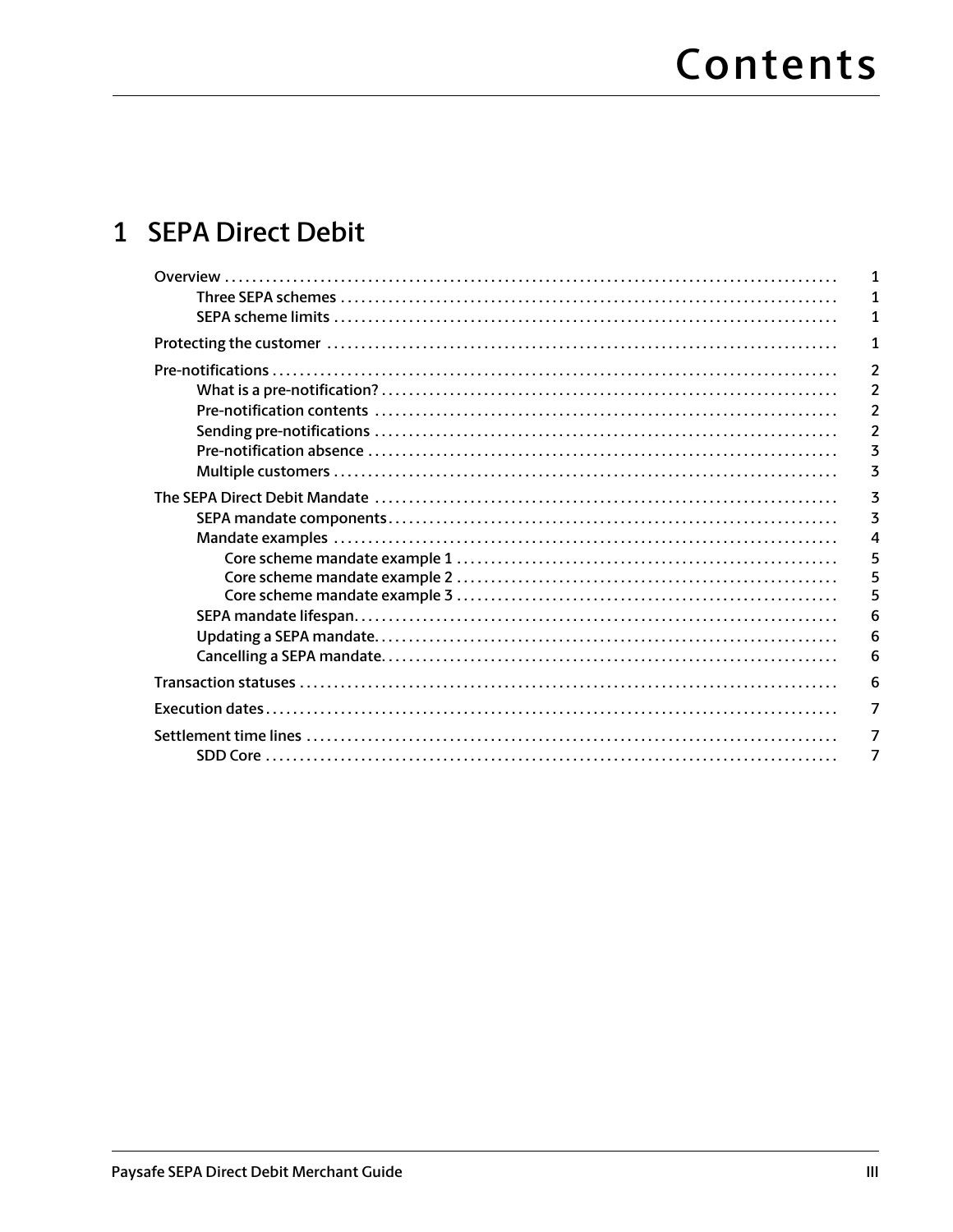May 2017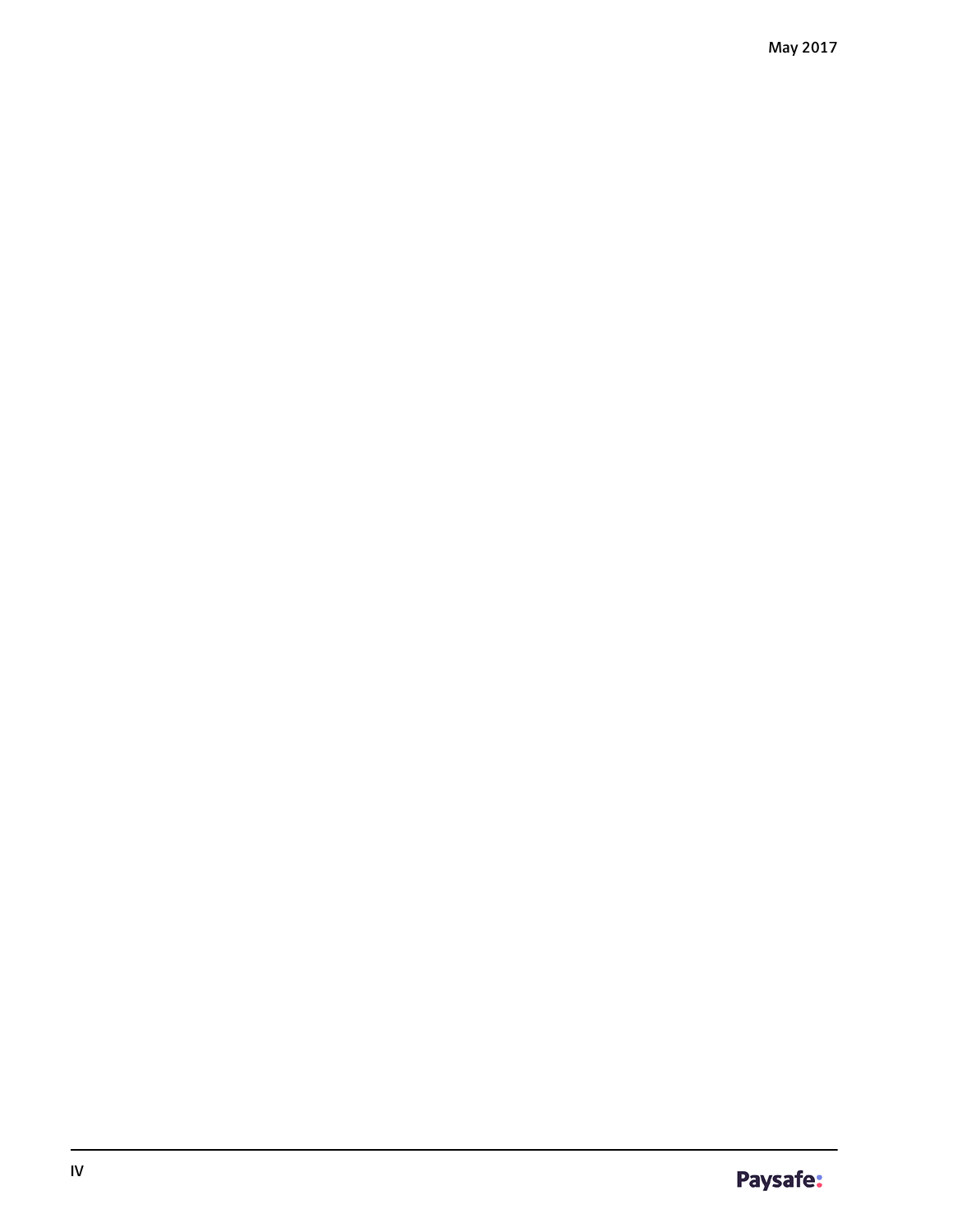# <span id="page-4-1"></span><span id="page-4-0"></span>**Overview**

The SEPA (Single Euro Payments Area) Direct Debit scheme is a pan-European scheme for merchants to collect Direct Debit payments from customers/merchants. The customers/merchants identify their bank accounts by supplying the IBAN and BIC, which are accepted by all banks in the SEPA region. SEPA Direct Debit transactions are always submitted and processed in Euros.

# <span id="page-4-2"></span>**Three SEPA schemes**



**Paysafe does not currently support the SEPA B2B or SCT schemes.** 

There are three SEPA schemes, and each scheme has its own functionality:

- SEPA Direct Debit Core Scheme (SDD Core) This scheme allows merchants to process debits from **customer** bank accounts.
- SEPA Direct Debit Business to Business Scheme (SDD B2B) This scheme allows merchants to process debits from **merchant** bank accounts.
- SEPA Credit Transfer (SCT) This allows merchants to process credits to customer and/or merchant bank accounts.

# <span id="page-4-3"></span>**SEPA scheme limits**

Each SEPA scheme has its own transaction and batch limits. These limits are listed in the following table.

| <b>Scheme</b> | <b>Max Amount per Transaction</b> |
|---------------|-----------------------------------|
| SDD Core      | 1500 EUR                          |

# <span id="page-4-4"></span>**Protecting the customer**

The SEPA Core scheme has established measures to protect customers who are paying with Direct Debit.

- A customer can request a refund for a Direct Debit transaction up to 8 weeks from the transaction date. During this time, the customer is not required to supply a reason for not honoring the Direct Debit, and the merchant has no avenue to contest the reversal. Note that the refund comes directly from the customer's bank, and not from the merchant, who will later be debited by the bank.
- If a customer suspects an unauthorized Direct Debit was processed against their account, they can file an "unauthorized Debit" complaint with their bank up to 13 months from the transaction date. The bank then has to request from the merchant a copy of the mandate that was agreed to by the customer. If the merchant cannot provide the mandate copy, the customer's bank will reverse the Direct Debit and credit the customer's bank account.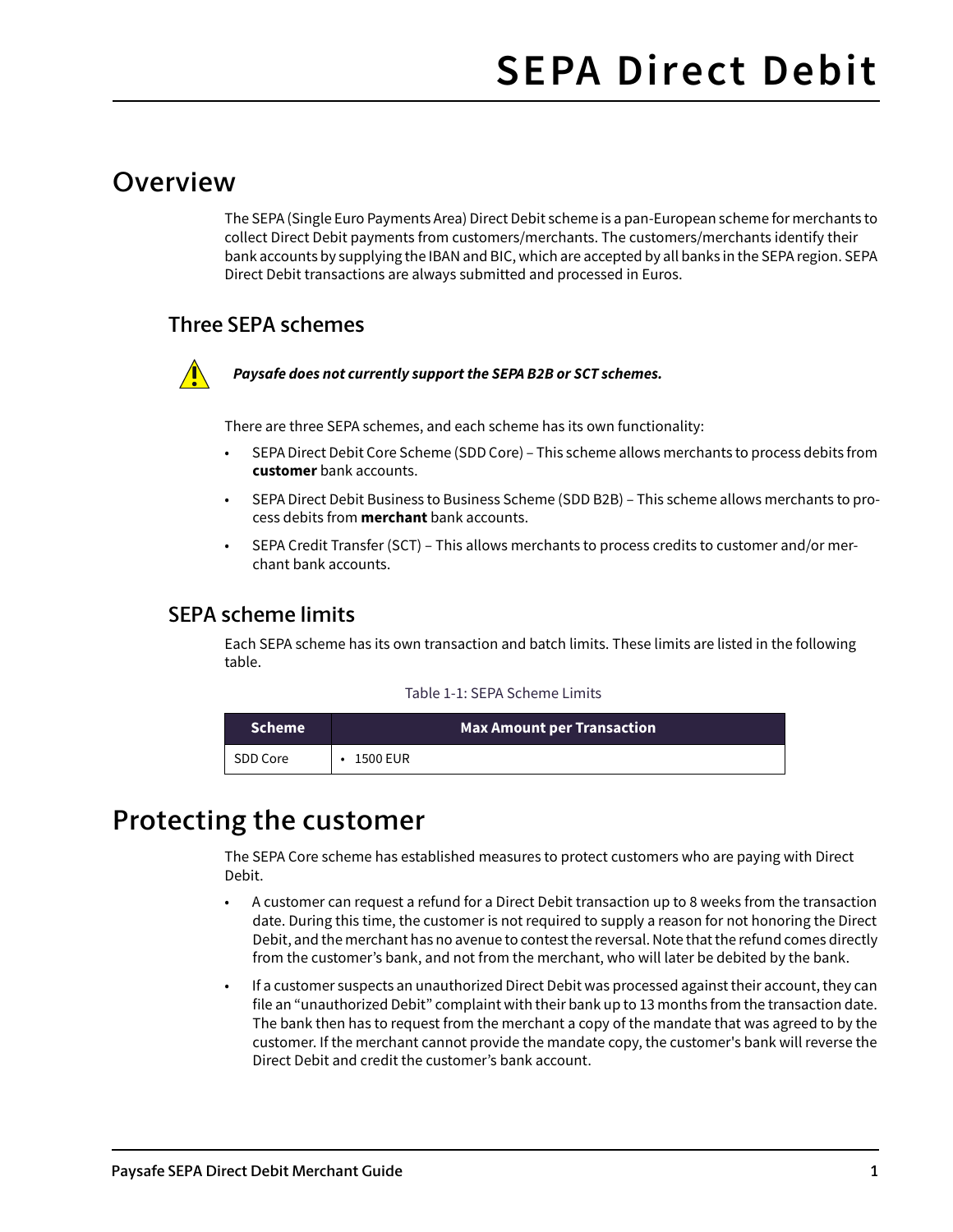

Paysafe recommends that merchants keep a paper copy of mandates signed by the customer, and any electronic document the customer agreed to, for up to 13 months from the date of the last transaction performed on the mandate. In most cases the customer's bank will not request the mandate before initiating a return.

# <span id="page-5-0"></span>**Pre-notifications**

### <span id="page-5-1"></span>**What is a pre-notification?**

Merchants who use SEPA Direct Debit to charge their customers must send the payer a notification ahead of each debit out of the their bank account. This pre-notification can be delivered electronically.

### <span id="page-5-2"></span>**Pre-notification contents**

The pre-notification must contain the elements in the following table.

### Table 1-2: Required Pre-notification Fields

| <b>Element</b>    | <b>Description</b>                                                                       |
|-------------------|------------------------------------------------------------------------------------------|
| Creditor ID       | For Paysafe merchants this will always be:<br>NL95ZZZ999999991458                        |
| Mandate Reference | This is the same mandate reference that was used to submit the Direct Debit transaction. |
| Amount            | This is the amount that will be deducted from the payer's bank account.                  |
| Due Date          | This is the date on which the amount will be deducted from the payer's bank account.     |

Here is an example of a typical pre-notification.

Dear Customer,

Gym Subscription dated 15 January 2016

Acme Gym will debit 70.00 euros via SEPA Direct Debit under mandate **NL95ZZZ999999991458-acmegym01** with the creditor identifier **NL95ZZZ999999991458** from your account with the **IBAN DEXX500400001234567890** at on the 15th of each month, starting on 15 February 2016. If the due date falls on a weekend or a bank holiday, the due date will move to the next banking day.

Sincerely

Acme Gym Merchant Services

### <span id="page-5-3"></span>**Sending pre-notifications**

The merchant can decide how they want to send pre-notifications. Acceptable methods include the following:

- Communicate it to the payer on the merchant's website after the order is completed.
- Send it by email, text message, fax, or PDF attachment.
- Send it by letter, contract, or invoice.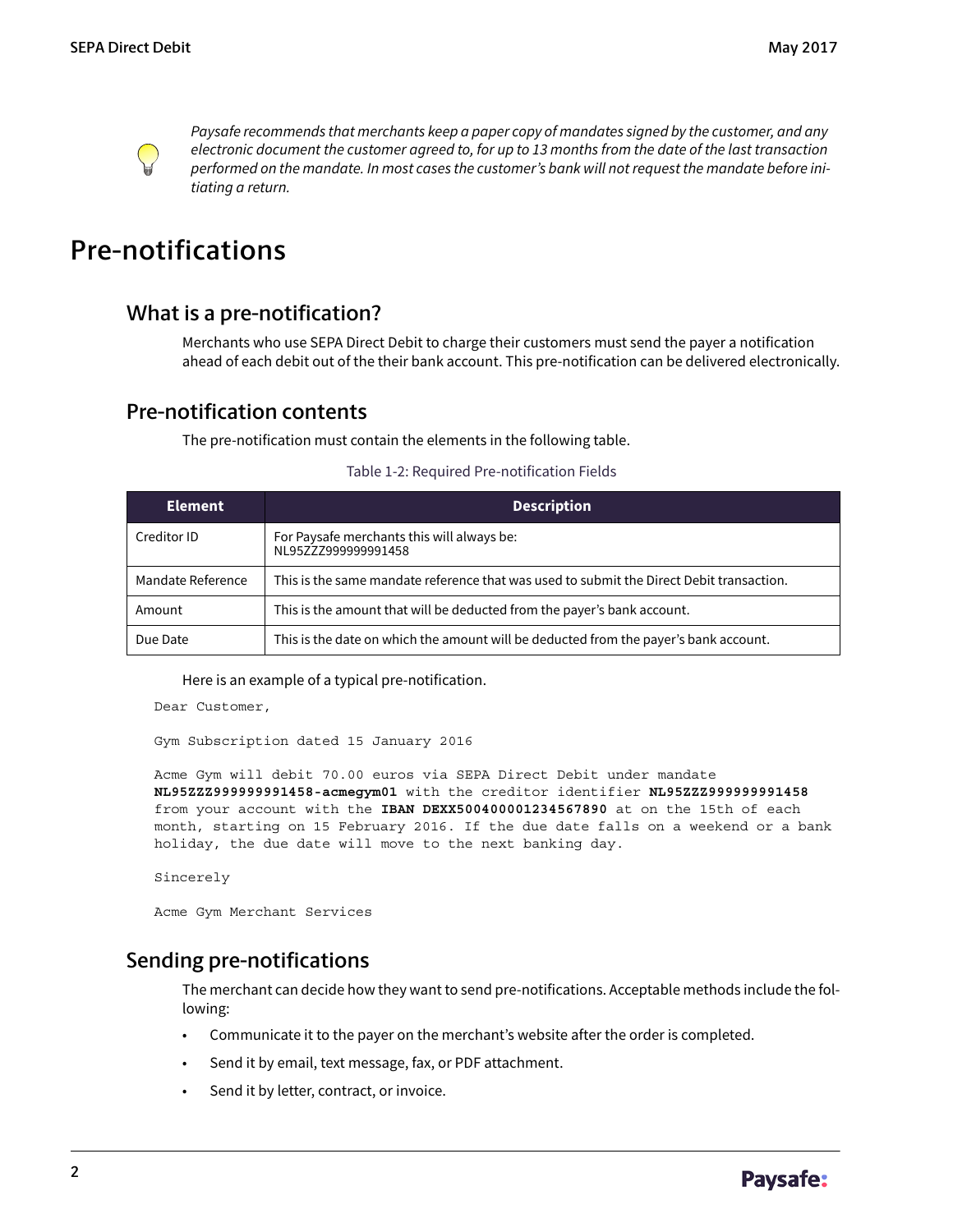

You must re-send the pre-notification if there has been any change to the due date or amount of the charge to the payer.

### <span id="page-6-0"></span>**Pre-notification absence**

The mandate between the merchant and the payer is the only piece of information required for Paysafe to process a SEPA Direct Debit transaction. Therefore, technically, the transaction will be processed even if the payer is not notified.

The SEPA rule book for the Core Scheme, however, requires that the customer be pre-notified of each Direct Debit that will be processed against their bank account. Without this pre-notification, the customer has an avenue to claim an unauthorized Direct Debit against their account, and receive a refund from their bank, at which point the merchant's account will be debited.

See [http://www.europeanpaymentscouncil.eu/index.cfm/sepa-direct-debit/sepa-direct-debit-core](http://www.europeanpaymentscouncil.eu/index.cfm/sepa-direct-debit/sepa-direct-debit-core-scheme-sdd-core/)[scheme-sdd-core/](http://www.europeanpaymentscouncil.eu/index.cfm/sepa-direct-debit/sepa-direct-debit-core-scheme-sdd-core/) for details.



It is in the merchant's best interest to provide a pre-notification, as it reminds the payer to ensure there is sufficient balance in their bank account to cover the coming transaction amount.

### <span id="page-6-1"></span>**Multiple customers**

In cases where more than one person is the customer – for example, a family gym membership – the merchant must send a pre-notification to the person who is the holder of the bank account that will be debited.

# <span id="page-6-2"></span>**The SEPA Direct Debit Mandate**

The Direct Debit mandate constitutes the agreement between the payee and the payer (merchant/customer for the Core scheme). Its format is not defined, but it has mandatory content.

A SEPA Direct Debit mandate may be in the form of either a paper mandate with the original signature of the customer, or an electronic document that has been prepared and signed in a secure environment, e.g., via check box or electronic signature.

Regardless of the form the mandate takes, it must include the required components. It must always be signed by the payer, i.e., the end customer, or by a legal representative of the payer. The merchant may allow the payer to complete an electronic mandate, including the use of an electronic signature.



The merchant has the option of updating a mandate without having to create a completely new one – e.g., when updating a monthly fee.

### <span id="page-6-3"></span>**SEPA mandate components**

Each SEPA Direct Debit mandate may be composed of several elements, of which some are obligatory while others are optional. The following table provides an overview.

| Table 1-3: SEPA Mandate Components |
|------------------------------------|
|                                    |

<span id="page-6-4"></span>

| Component | <b>Description</b>                          | Requirement |
|-----------|---------------------------------------------|-------------|
| Title     | This should be "SEPA Direct Debit Mandate". | Mandatory   |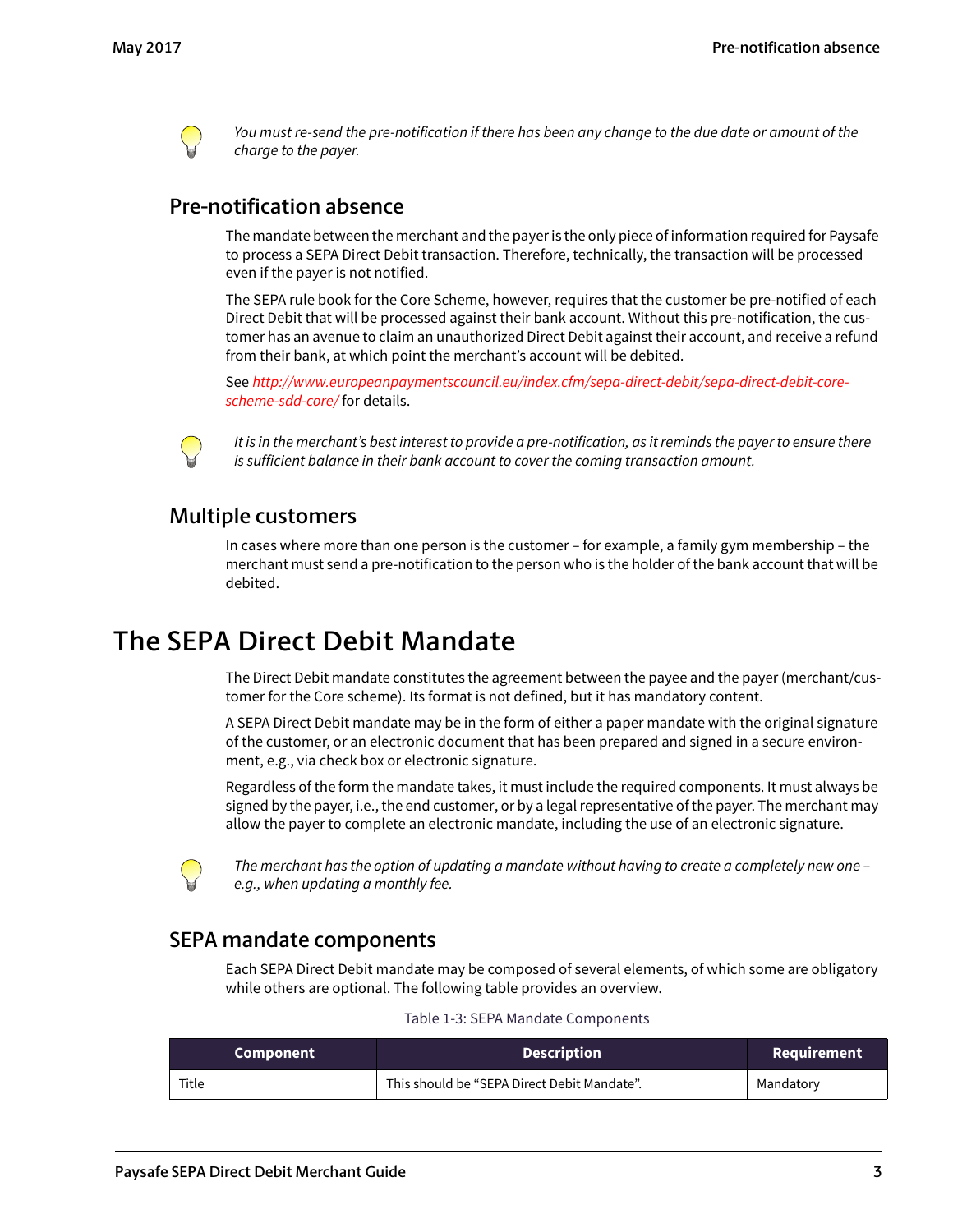| <b>Component</b>                                                                                                                                                                                                                                            | <b>Description</b>                                                                                                                          | <b>Requirement</b> |
|-------------------------------------------------------------------------------------------------------------------------------------------------------------------------------------------------------------------------------------------------------------|---------------------------------------------------------------------------------------------------------------------------------------------|--------------------|
| Contract or invoice number                                                                                                                                                                                                                                  | This is the merchant's invoice or contract number they want<br>to use in communicating with the payer (e.g., Subscriber<br>$123$ ).         | Optional           |
| Creditor ID                                                                                                                                                                                                                                                 | For Paysafe merchants this will always be:<br>NI 95777999999991458                                                                          | Mandatory          |
| Mandate reference                                                                                                                                                                                                                                           | The Direct Debit mandate reference number is a free-text<br>field of up to 35 characters.<br>For example: NL95ZZZ999999991458-merch1-trans1 | Optional           |
| BIC and IBAN of the payer                                                                                                                                                                                                                                   | This is the Bank Identifier Code and the International Bank<br>Account Number of the payer's bank account.                                  | Mandatory          |
| Name and address of the payer                                                                                                                                                                                                                               | This is the payer's name and address.                                                                                                       | Mandatory          |
| Name and address of the payee                                                                                                                                                                                                                               | This is the merchant's name and address.                                                                                                    | Mandatory          |
| Place and date signed                                                                                                                                                                                                                                       | This is the place and the date the mandate was signed. For<br>electronic mandates, the place is the website on which it is<br>signed.       | Mandatory          |
| Signature(s)                                                                                                                                                                                                                                                | This is the signature of the payer, from whose account the<br>transactions will be debited.                                                 | Mandatory          |
| These are the payment terms agreed to in the mandate. For<br>Payment terms<br>example, as seen in the Pre-notification contents on page 2:<br>"Acme Gym will debit your account 70.00 euros monthly on<br>the 15th of every month, starting Feb 15th 2017". |                                                                                                                                             | Mandatory          |

### Table 1-3: SEPA Mandate Components (Continued)



The Direct Debit mandate must be presented in the payer's language when possible, or in English, which is the official language of SEPA.

# <span id="page-7-0"></span>**Mandate examples**

The SEPA Direct Debit mandate can take many forms, so long as it contains the mandatory components as described in Table 3: [SEPA Mandate Components](#page-6-4). Here are three examples of widely different yet valid mandates.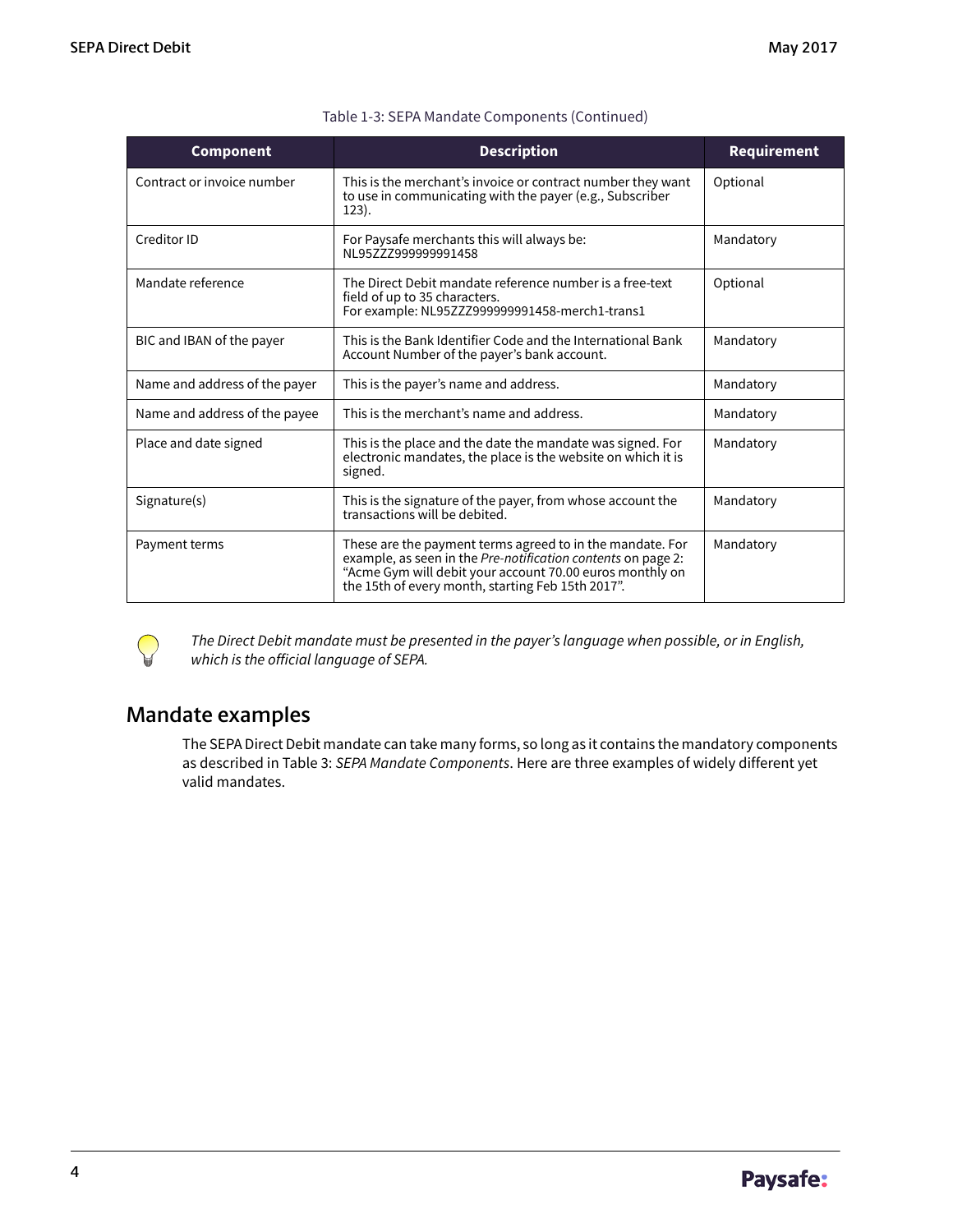<span id="page-8-0"></span>**Core scheme mandate example 1**

| <b>Single Euro Payments Area</b> | Name creditor:<br><b>Address creditor:</b><br>Postal code/city creditor:<br>Country creditor:<br>Creditor id:<br>Mandate reference:<br>Recurrent or one-off collection:                                                                                                                                                                                                                                                                                                                                     | <fill in=""><br/>dil in&gt;<br/>dil in&gt;<br/>cfill in&gt;<br/><fil in=""><br/><fill in=""><br/>dil in&gt;</fill></fil></fill> | Merchaht's name<br>Merchant's address<br>Provided by OP<br>Unique for this customer |
|----------------------------------|-------------------------------------------------------------------------------------------------------------------------------------------------------------------------------------------------------------------------------------------------------------------------------------------------------------------------------------------------------------------------------------------------------------------------------------------------------------------------------------------------------------|---------------------------------------------------------------------------------------------------------------------------------|-------------------------------------------------------------------------------------|
|                                  | By signing this mandate form, you authorise:<br>> <name creditor=""> to send instructions to your bank to debit your account and<br/>&gt; your bank to debit your account in accordance with the instructions from<br/><name creditor="">.<br/>As part of your rights, you are entitled to a refund from your bank under the terms and<br/>conditions of your agreement with your bank. A refund must be claimed within 8 weeks<br/>starting from the date on which your account was debited.</name></name> |                                                                                                                                 |                                                                                     |
|                                  | Name and initials:<br>Address:<br>Postal code/city:<br>Country:<br><b>IBAN:</b><br>Place and date<br>dilina                                                                                                                                                                                                                                                                                                                                                                                                 | <fil in=""><br/>cfill in&gt;<br/>dil in&gt;<br/>cfill in&gt;<br/>cfill in&gt;<br/>Signature<br/>dill in H</fil>                 | Customer's info                                                                     |

# <span id="page-8-1"></span>**Core scheme mandate example 2**

| Muster GmbH, Rosenweg2, 00000 Irgendwo,<br>Germany<br>Creditor identifier:<br>DE99ZZZ05678901234<br>Mandate reference: 543445                                                                                                                                                                                                                                                                                                                          |
|--------------------------------------------------------------------------------------------------------------------------------------------------------------------------------------------------------------------------------------------------------------------------------------------------------------------------------------------------------------------------------------------------------------------------------------------------------|
| SEPA direct debit mandate<br>I/we hereby authorise Muster GmbH to collect<br>payments from my/our account by direct<br>debit. Furthermore, I/we hereby instruct<br>my/our credit institute to honour the direct<br>debits cirawn on my/our account by [payee<br>name].<br>NB: I/we may request a refund of the debited<br>amount within eight weeks of the debit date.<br>The terms and conditions agreed with<br>my/our credit institute shall apply. |
| Surname and first name (Account holder)                                                                                                                                                                                                                                                                                                                                                                                                                |
| IBAN/BIC                                                                                                                                                                                                                                                                                                                                                                                                                                               |
| Address                                                                                                                                                                                                                                                                                                                                                                                                                                                |
| Place, signature                                                                                                                                                                                                                                                                                                                                                                                                                                       |
|                                                                                                                                                                                                                                                                                                                                                                                                                                                        |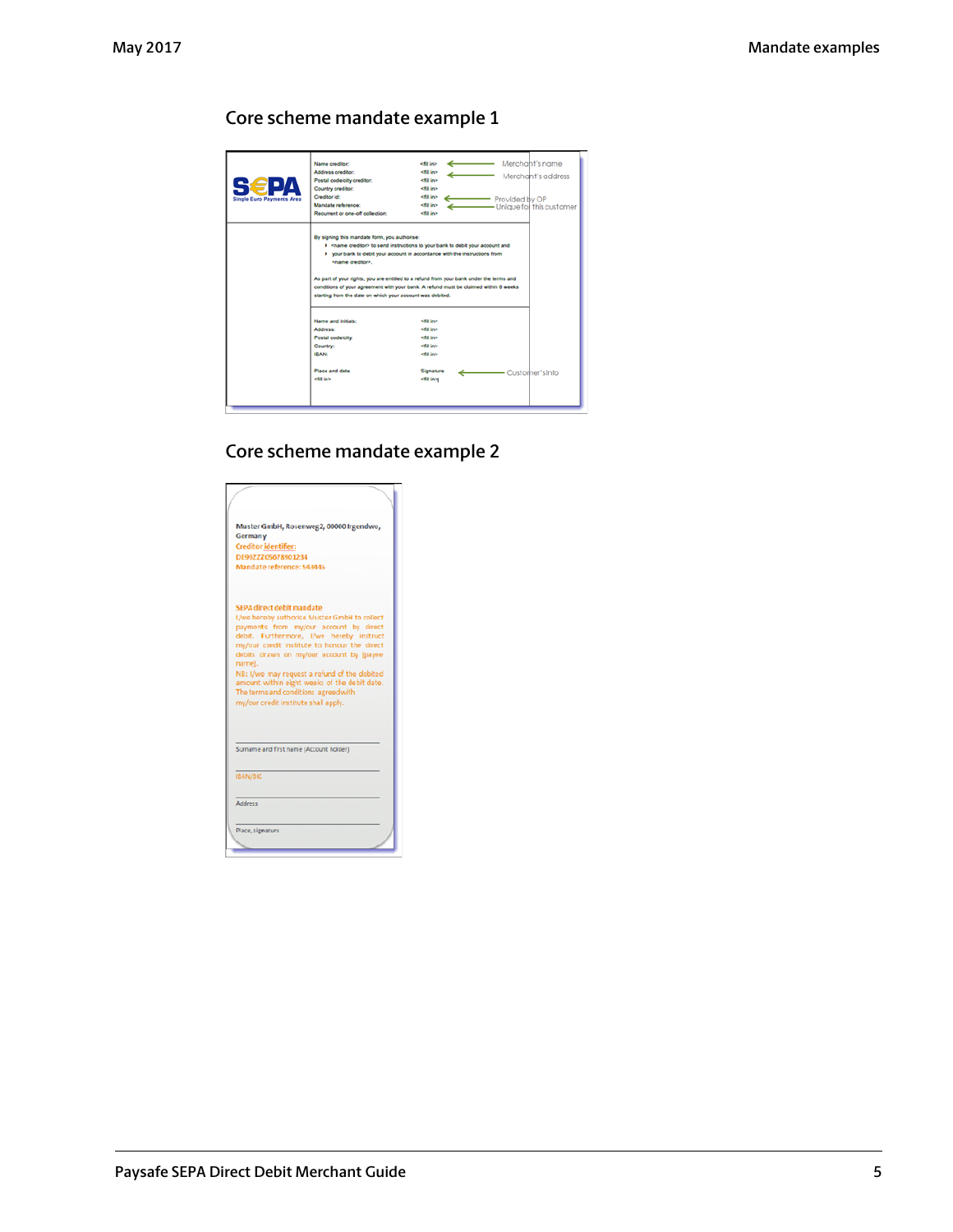### <span id="page-9-0"></span>**Core scheme mandate example 3**

|                           | <b>Recurrent SEPA Direct Debit mandate</b>                                                                                |                                                                                                      |  |
|---------------------------|---------------------------------------------------------------------------------------------------------------------------|------------------------------------------------------------------------------------------------------|--|
| <b>Creditor's</b><br>LOGO | Creditor's name<br>Creditor's address:<br>Creditor's postcode/place of residence:                                         | Creditor-ID<br>10000000000000000000<br>Mandate reference                                             |  |
|                           | Creditor's country:                                                                                                       |                                                                                                      |  |
|                           | By signing this form you give your permission to:                                                                         |                                                                                                      |  |
|                           | - (CREDITOR'S NAME) to send recurrent direct debit instructions to your bank to debit an<br>amount                        |                                                                                                      |  |
|                           | from your account for (DESCRIPTION OF SERVICE/ORDER) and                                                                  |                                                                                                      |  |
|                           | - your bank to recurrently debit an amount from your account in accordance with the instruction<br>from (CREDITOR'S NAME) |                                                                                                      |  |
|                           | bank                                                                                                                      | If you do not agree with this debit transaction, you can have the amount refunded by contacting your |  |
|                           | Name and initials                                                                                                         | : A Voorbeeld                                                                                        |  |
|                           | Address                                                                                                                   | : Adresses (23)                                                                                      |  |
|                           | Postcode and place name<br><b>Account number (IRAM)</b>                                                                   | : 1234 XX Woonplaats                                                                                 |  |
|                           | Bank identification (BIC)                                                                                                 | -----------------<br>                                                                                |  |
|                           | Place and date                                                                                                            | Signature                                                                                            |  |
|                           | -------------------                                                                                                       | -------------------                                                                                  |  |

# <span id="page-9-1"></span>**SEPA mandate lifespan**

The SEPA Direct Debit mandate is valid until it is revoked by the payer. However, a mandate will expire automatically if it has been dormant for 36 months (i.e., no debit has been processed against it).

# <span id="page-9-2"></span>**Updating a SEPA mandate**

When a payer changes their payment information (e.g., they closed their bank account and need to switch their Direct Debit billing to use another account), the merchant may keep debiting against the same mandate reference ID, but will have to submit a mandate update request in order to store new payment information against the mandate.

See the [Paysafe API Reference Guide for Web Services](https://developer.paysafe.com/fileadmin/content/pdfs/webservices/webservices_api_1.0.pdf) for details on how to make mandate update requests.

# <span id="page-9-3"></span>**Cancelling a SEPA mandate**

Merchants may cancel a mandate, either pro-actively or at a payer's request, by sending a change status request.

Please note that Direct Debit charges that have already been sent to Paysafe will get processed and debited from the payer's account. Only future Direct Debit transactions will be stopped and rejected.

See the [Paysafe API Reference Guide for Web Services](https://developer.paysafe.com/fileadmin/content/pdfs/webservices/webservices_api_1.0.pdf) for details on how to use a change status request to cancel a mandate.

# <span id="page-9-4"></span>**Transaction statuses**

SEPA transactions can have a variety of statuses:

- Waiting The bank is completing its checks on the request.
- Completed The transaction has reached its due date. Transactions in Completed status are considered as settled successfully and Paysafe recommends not shipping goods or providing service until the transaction has this status.
- Returned The payer's bank rejected the transaction.

There are various scenarios that can cause a SEPA transaction to not complete processing.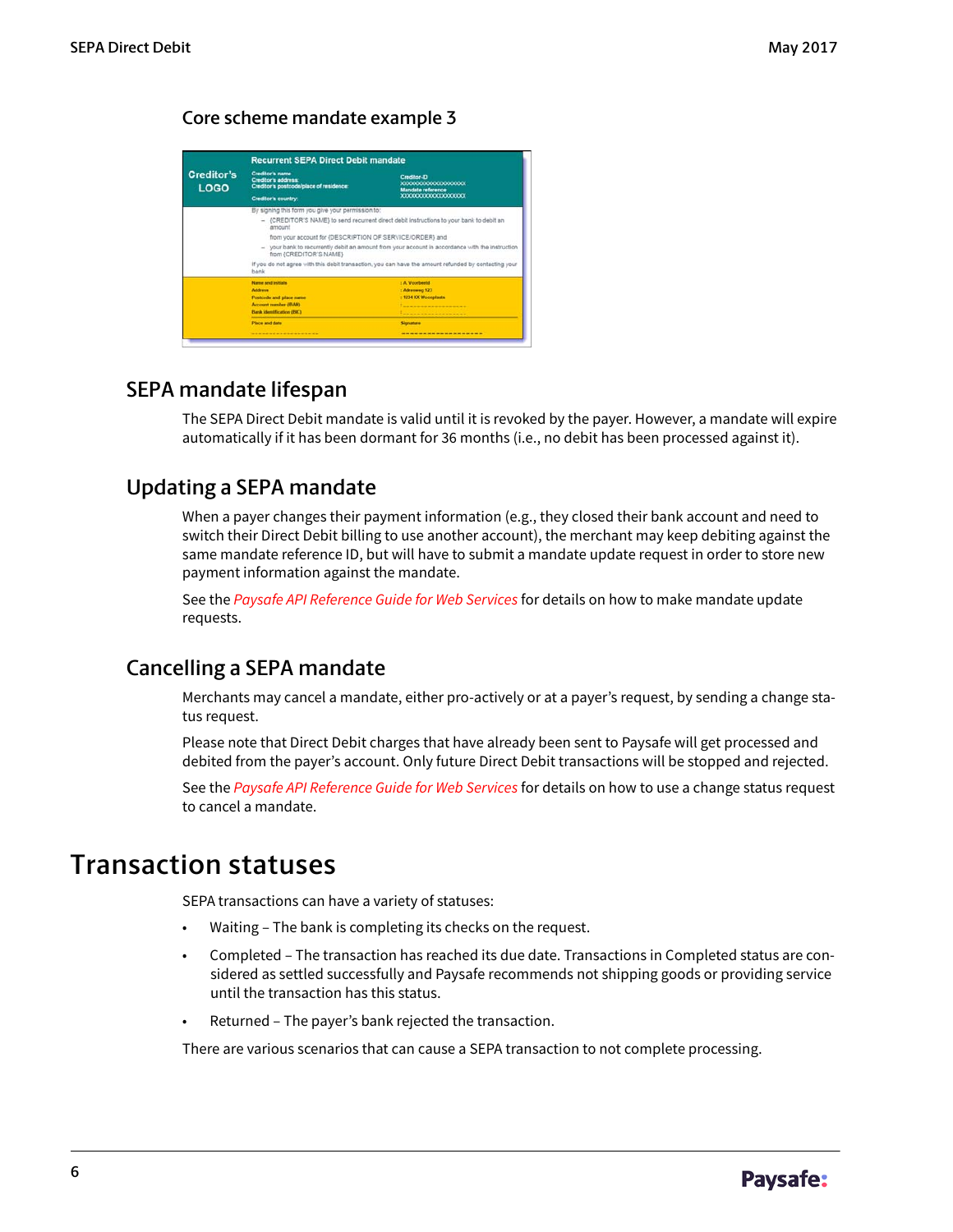| <b>Scenario</b> | <b>Description</b>                                                                                                                                              | <b>Applicable for SEPA Scheme</b> |
|-----------------|-----------------------------------------------------------------------------------------------------------------------------------------------------------------|-----------------------------------|
| Rejected        | The transaction is rejected by the bank, prior to the due date,<br>because of incorrect data being submitted (e.g., the IBAN does<br>not exist).                | SDD Core                          |
| Refusal         | A payer contacted their bank and instructed them to refuse the<br>Direct Debit charge to their account. This can occur as late as 1<br>day before the due date. | SDD Core                          |
| Reversal        | The merchant initiated a request for refund, submitted within<br>5 days of due date.                                                                            | SDD Core                          |

|  |  |  | Table 1-4: SEPA Transaction Failure Scenarios |  |  |
|--|--|--|-----------------------------------------------|--|--|
|--|--|--|-----------------------------------------------|--|--|

# <span id="page-10-0"></span>**Execution dates**

The txnDate element is used to specify the future desired execution date. Transactions are submitted a minimum of 3 business days in the future.

- The Direct Debit transaction will remain in W (Pending) status until 3 days before the desired execution date (specified by the txnDate), at which time it will be batched to the bank.
- If the txnDate that is specified is not far enough in the future (i.e., 3 business days), the expected execution date will be changed to the soonest possible date and reported to the merchant in the transaction response.
- The Direct Debit transaction will remain at W (Pending) status until the execution date, at which point it will be changed to C (Completed) status and the transactions and fees will be posted to the merchant's account.
- The clearing date will be based on a set number of business days after the execution date. This is the date at which we assume that the Direct Debit transaction is successful if no returns have been received in the interim.



The execution date is the date at which the Direct Debit transaction is initiated. The clearing date is the date at which the funds clear from the customer's bank and are posted to the merchant's account.

# <span id="page-10-1"></span>**Settlement time lines**

# <span id="page-10-2"></span>**SDD Core**

The Direct Debit transaction is presented to the bank 3 business days ahead of the due date. If there is nothing technically wrong with the transaction the bank then passes the request to the customer's bank on the due date. The customer's bank verifies, among other items, that:

- The bank account is not blocked for Direct Debit
- The balance is sufficient to cover the transaction
- The customer is authorized to debit this account

The customer's bank has up to 5 business days from the due date to complete these checks and process the Direct Debit request.